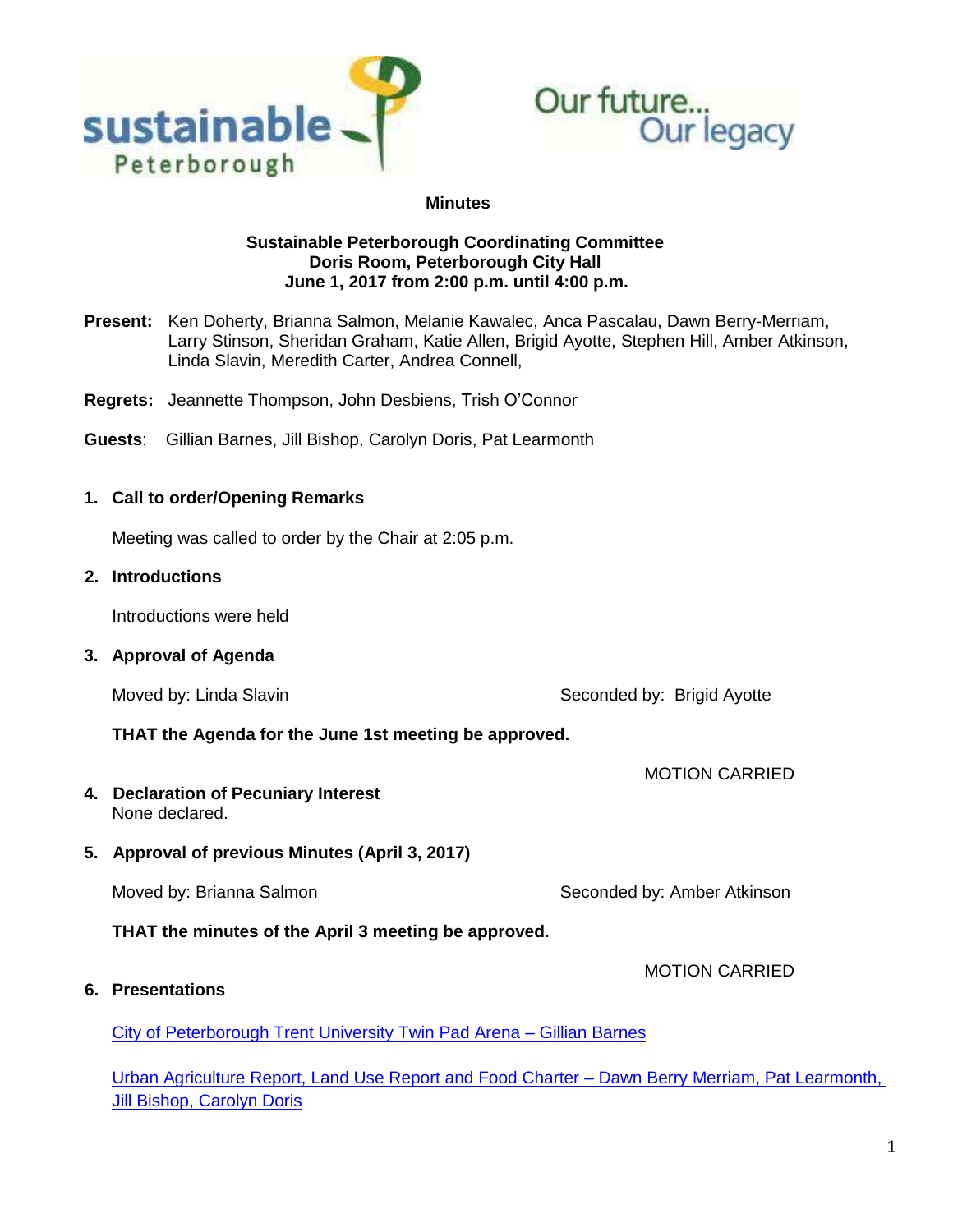**THAT the Food Charter and supporting documentation be endorsed by the Sustainable Peterborough Coordinating Committee. The Sustainable Peterborough Coordinating Committee supports the reports being forwarded and presented for information to City and County Councils for them to be considered part of the OP process review.**

Moved by: Linda Slavin Seconded by: Stephen Hill

MOTION CARRIED

## **7. Administration**

Staff Report – [Anca Pascalau](https://sustainablepeterborough.ca/wp-content/uploads/2017/03/Staff-Report-June-1-Anca.pdf)

[2017 Financial Statement to date –](https://sustainablepeterborough.ca/wp-content/uploads/2017/03/2017-financial-statement-to-May-25.pdf) Anca Pascalau

[Staff Report–](https://sustainablepeterborough.ca/wp-content/uploads/2017/03/May2017update.pdf) Katie Allen

Community Wellbeing Plan SP Rep – Sheridan Grahama agreed to be the main SP Representative on the Community Wellbeing Plan, with Linda Slavin as back-up representative.

### **THAT the administrative updates be received.**

Moved by: Ken Doherty Network Seconded by: Dawn Berry-Merriam

MOTION CARRIED

### **8. Working Groups update**

### Climate Change – Stephen Hill

The group is meeting this week. They are proceeding with collecting the inventory of current activities.

### Climate Change Action Plan – Melanie Kawalec

Kaitlyn is meeting with each municipality to obtain data. She is meeting with ICLEI sometime in June or July.

Healthy Kids Community Challenge- Larry Stinson

The next theme is up, "Choose to boost veggies and fruit". Refer to the website for current and future details. The project's funding expires March, 2018. The last theme will go to the end of 2017. Funding might be extended, approval currently pending.

Sustainable Peterborough Business Initiative – Anca Pascalau The group is meeting next Tuesday.

Maryam Monsef's Social, Cultural, Arts Development Committee – Larry Stinson Met last week and talked about hosting a poverty reduction town hall at the end of June. Quality of Life Summit will take place mid-September but it hasn't yet been framed.

### Evergreen – Ken Doherty

Ken, Stephen and Brianna attended the Evergreen conference in Hamilton. Ken and Stephen presented. Trying to figure out what's next for Evergreen. The Hamilton Evergreen project was not at the same scale as Peterborough's. In Hamilton they opened a shop, a storefront, to gather information and network with the community. Next step for Evergreen will be to source funding to